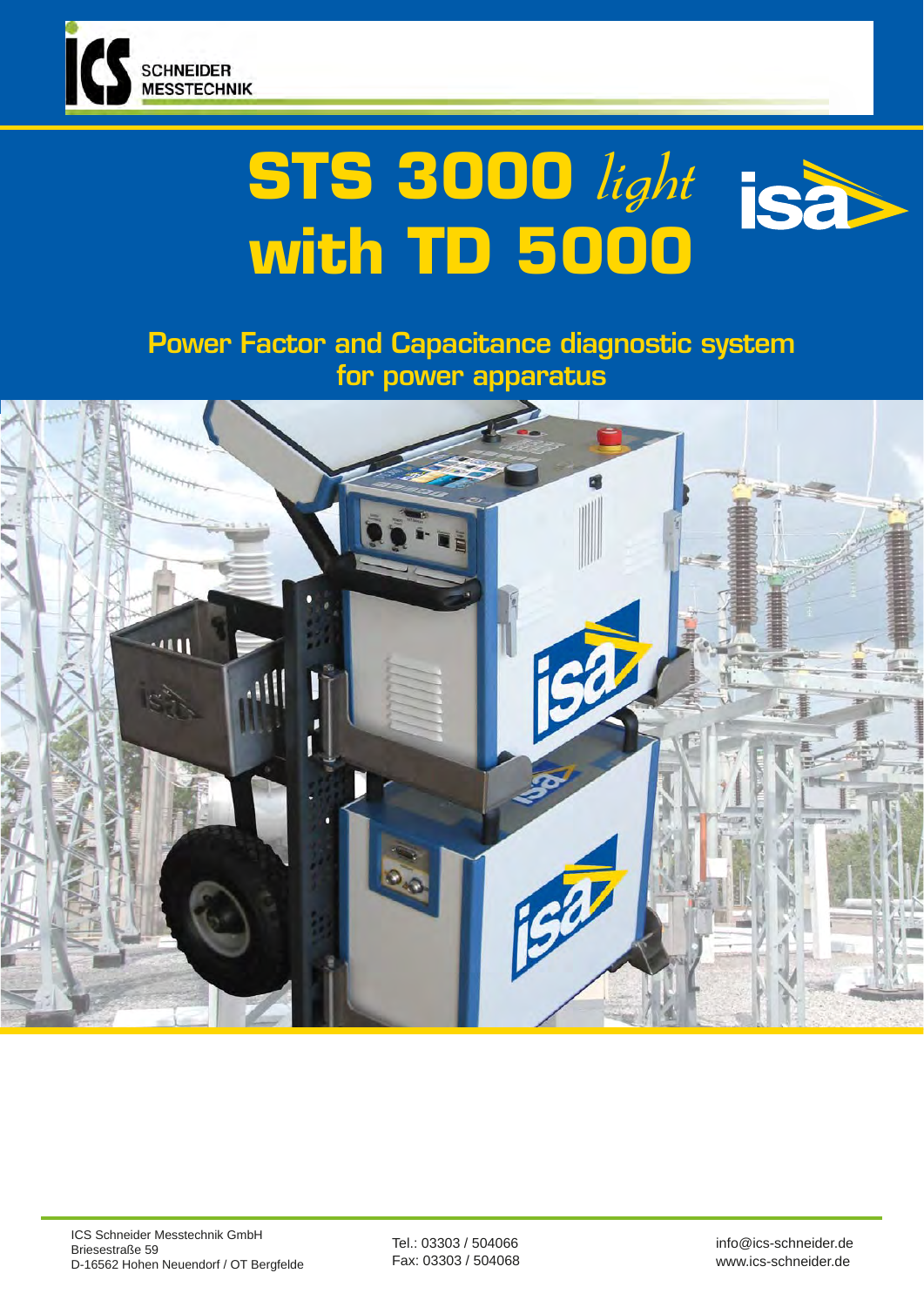# **STS 3000** light **with TD 5000**



# **Power Factor and Capacitance diagnostic system for power apparatus**

- **• Fully automatic**
- **Tan-Delta, capacitance, dissipation factor measurements and exciting current test**
- **Variable output frequency: 15 500 Hz**
- **• Output voltage up to 12 kV**
- **• Local control with a large graphic display**
- **• Test & Data Management Software for database, storage and report**
- **• Optional remote control with PADS Power Apparatus Diagnostic Software for automatic testing, assessment and report**
- **• USB interface and Ethernet interface for PC connection**
- **• Compact and lightweight**
- **• Patent pending technology for capacitance and Tan Delta measurement.**

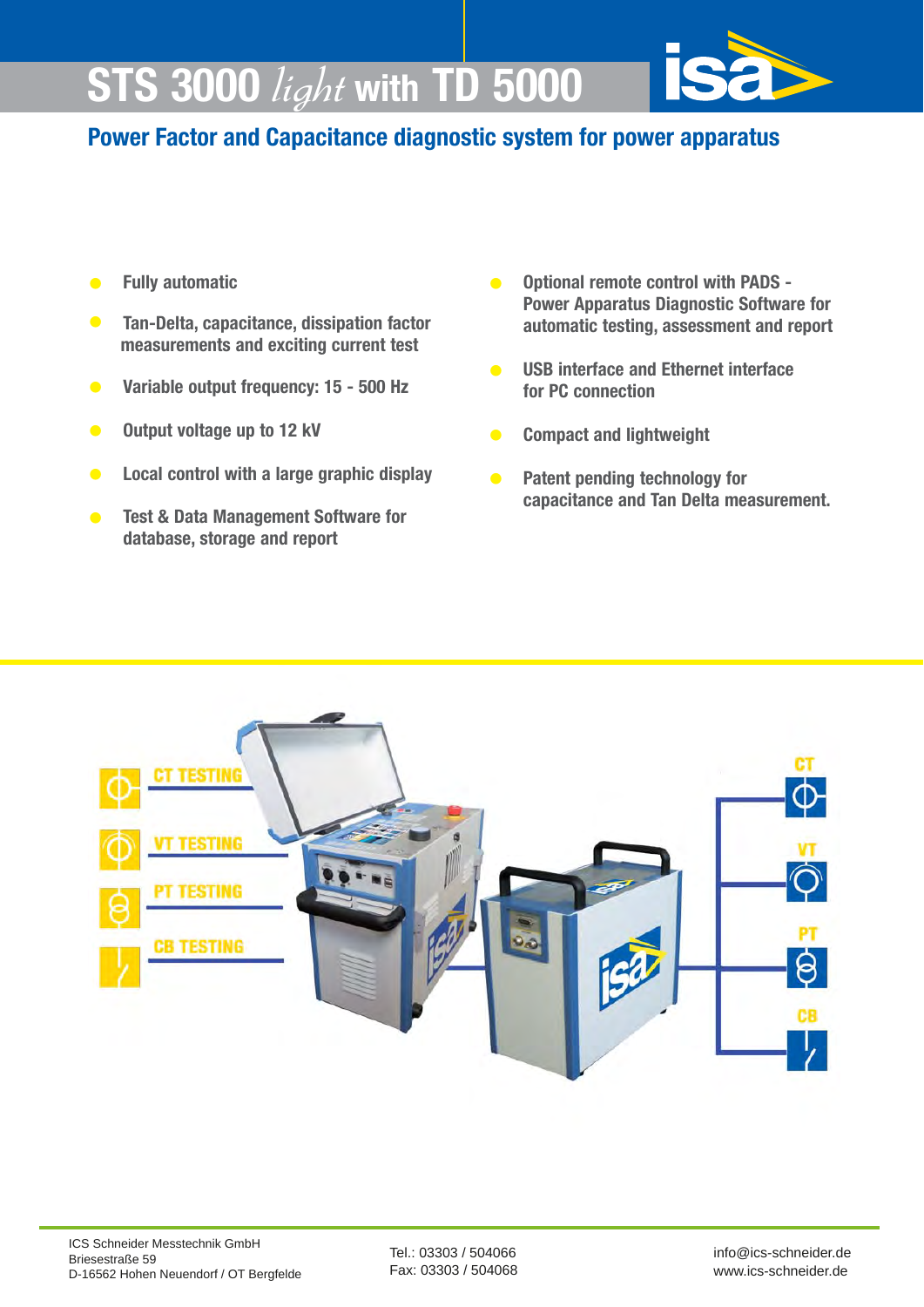

### **APPLICATION**

The following table lists the tests that can be performed on CTs, VTs and PTs.

| N. | <b>TEST</b> | <b>TEST DESCRIPTION</b>      |
|----|-------------|------------------------------|
| 10 | СT          | Tan Delta measurements       |
| 16 | VT          | Tan Delta measurements       |
| 19 | РT          | No-load / excitation current |
| 21 | PT          | Tan Delta measurements       |
| 23 | C.B         | Tan Delta measurements       |

*Tests are performed in accordance with the following IEC standards: EN 60044-1; EN 60044-2; EN 60044-5; EN 60044-7; EN 60044-8; EN 60076-1, and also in accordance with ANSI/IEEE C57.13.1.* 

#### **GENERAL CHARACTERISTICS**

The STS 3000  $\hat{light}$  & TD 5000 sets perform the measurement of the Tan Delta, of the dissipation factor and of the capacitance of a transformer or of any device, at the frequency of the mains or in a wide frequency range. The measurement is performed by the TD 5000 module, which is equipped with a patent pending technology.

The TD 5000 measurement circuitry incorporates a reference high voltage capacitor, rated 200 pF, with a tan delta better than 0.005%, and a reference resistor bridge, with accuracy better than 0.01%, and thermal drift less than 1 ppM/°C. The patented circuitry and the variable frequency output make test results immune from external noise.

Available test selections:

- . Ungrounded: UST-A; UST-B; UST A+B
- . Grounded: GST; GSTg-A; GSTg-B; GSTg-A+B.

TD 5000 is powered and controlled by STS 3000 *light*. Type of generator: voltage generator with electronic control.

#### **SYSTEM DESCRIPTION**

The STS family includes three models : STS 5000, STS 4000 and STS 3000  $light$ . STS 3000  $light$  is the control unit, which allows controlling the TD 5000 module.

STS 4000 has, additionally, a DC current generator, an AC voltage or current generator, an AC HV generator and external current and voltage meters.

STS 5000 has, additionally, an AC high current generator, and a DC high current generator. All models can be connected to the Tan Delta module TD 5000; STS 5000 and STS 4000 can be connected also to the very high current module BUX 3000, or to the line and ground tester STLG.

The output is adjustable and metered on the large, graphic LCD display. With the control knob and the LCD display, it is possible to enter the MENU mode, that allows to set many functions. Thanks to this, the STS 3000 *light* & TD 5000 set is a very powerful testing device, with manual and automatic testing capabilities, and with the possibility to transfer test results to a PC via ETHERNET or Pen Drive.

The TDMS software suite, which comes with the device, allows to download, review and print test settings and results. In the **PC control mode**, the optional PADS software allows performing the same tests as in the local mode, with the same control windows.

PADS operates with all Windows® versions.

The **ease of operation** has been the first goal of STS 3000  $\ell i \gtrless h t$  & TD 5000 sets. This is why the LCD display is so large and the dialogue in MENU mode is made easy. STS 3000 *light* includes the detection of the digital signal coming from the RTCD- Compensating Reactor option.

The instrument is housed in a transportable aluminium box, which is provided with cover and handles for ease of transportation. A transport trolley is supplied.

#### **TDMS, the PADS host**

TDMS, Test & Data Management Software, is a powerful software package providing data management for acceptance and maintenance testing activities. Electrical apparatus data and test results are saved in the TDMS database for historical results analysis.

The TDMS database organizes test data and results for the majority of electrical apparatuses tested with ISA test sets and related software.

#### **PADS - Power Apparatus Diagnostic Software**

**PADS - Power Apparatus Diagnostic Software** is a powerful **software application, optionally included in TDMS software, that allows the remote control of the STS family**: STS 5000, STS 4000, STS 3000  $light$ . The software performs various tasks, such as:

- . Control STS and TD remotely from PC
- . Create test plan
- . Download stored test results via Ethernet cable
- . Create and customize test reports
- . Print test results
- . Open and save results in TDMS database.

This program runs under Windows® environment. Please refer to PADS datasheet for more information.

*Note: Windows is trademark of Microsoft Corporation.*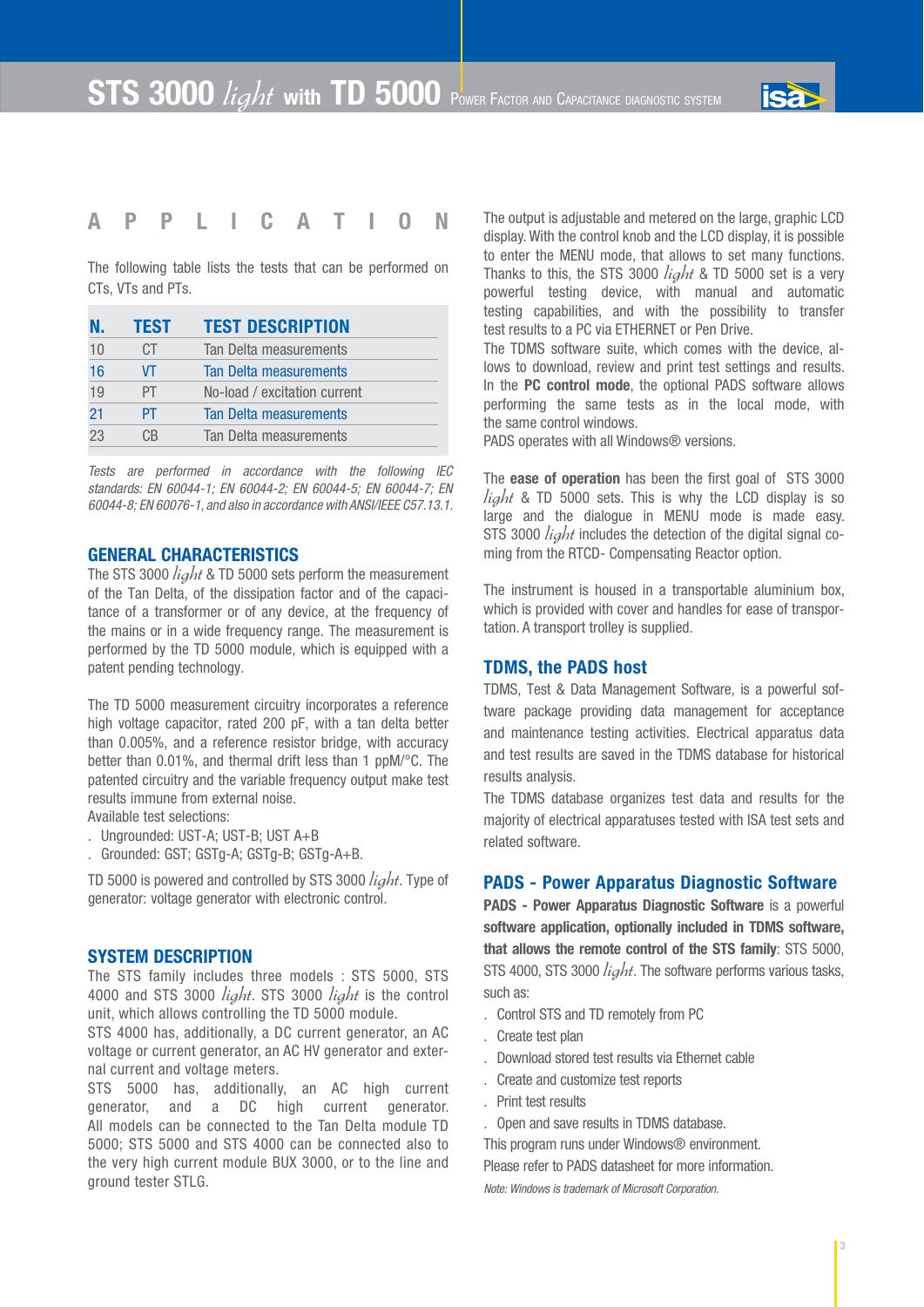# **STS 3000** light **- FRONT PANEL**

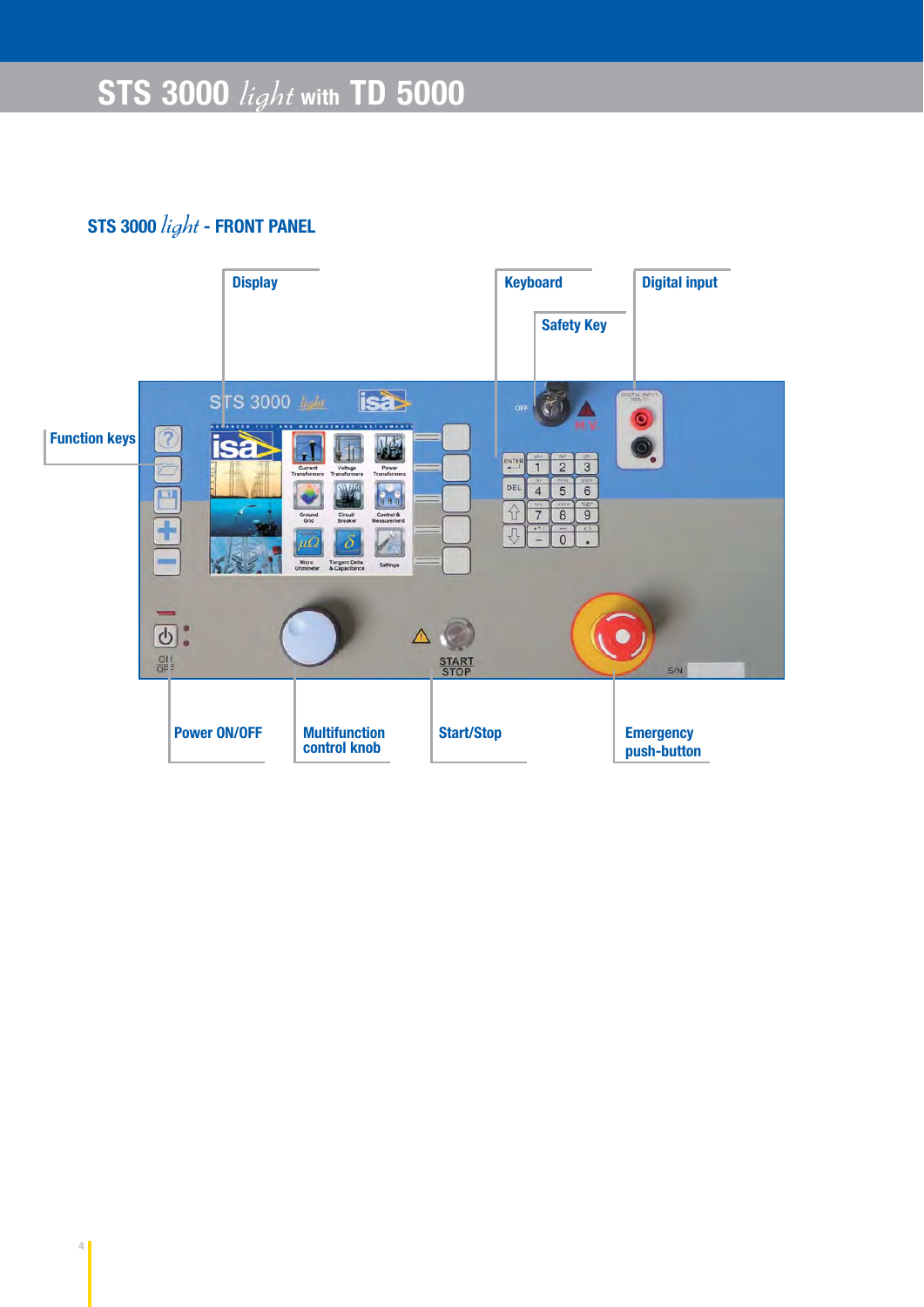

# **isa**

# **STS 3000** light **- SIDE PANELS**



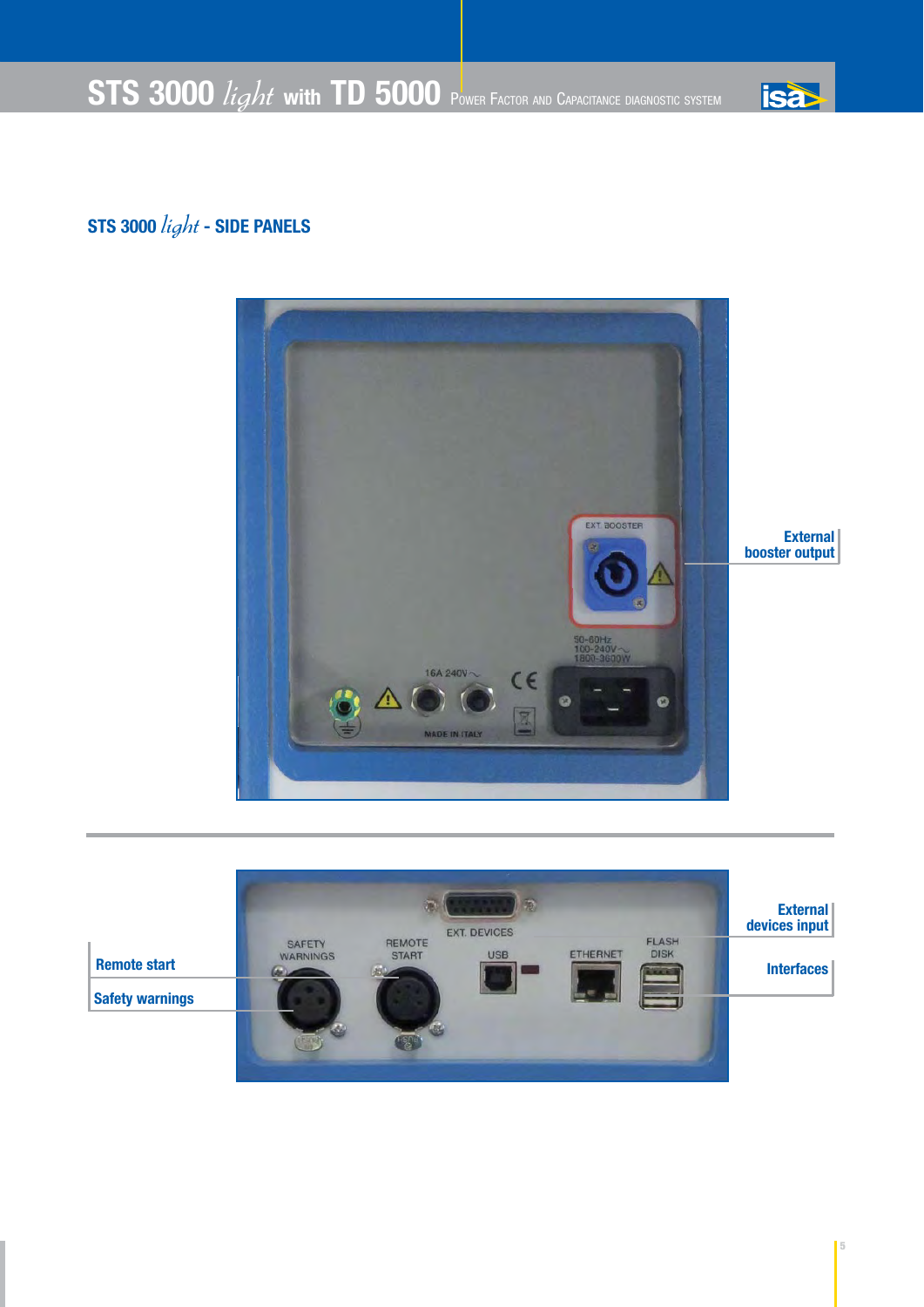# **TEST HEADER**

Before starting a test, all relevant test object data are input into the header, which is made of four screens.

These data are used by the device for the following test execution. If, during tests, some results do not conform and nominal data are to be modified, the change is made in the Header, so that consistent nominal data and the corresponding test results are saved together.

If the device is a PT, the Capacitance tests and the no-load current test can be pre-set together, to form a single Test Plan. The Test Plan can be saved and recalled; up to 64 different plans can be stored into memory.

#### **Power Transformers - Header and Nominal Values Tolerances Description** Nominals  $\neg$ C Phases 3-phase 2 Windings Windings Bushings **Nominal P** 250,0MVA  $\alpha$  TC  $4000k$  $\overline{w}$ rimary **DETO**  $(m - 0)$ 132.0kV  $\sim$ Set as<br>Default<br>Header Tốn  $Cn$ 3-phase eq  $W + W$  $(0.200nF)$   $(50.000\mu\%$  $(15.75%)$ Z96 W Loss 384.0kW Reloa Default<br>Header V-GND 0.200nF 60.000µ% per-phase V-GND 0.200nF 60.000µ%  $(15.75%$ W Loss 384.0KW Test

**Nominal values window:** from these nominal data, the program computes the nominal saturation knee.



**Tolerances window** allows setting the tolerances for each of the available tests.





**Test result:** PT power factor. **Test selection window:** it allows selecting the test to be performed.

#### **EXAMPLES OF TEST PLAN EDITOR FOR PT TESTS**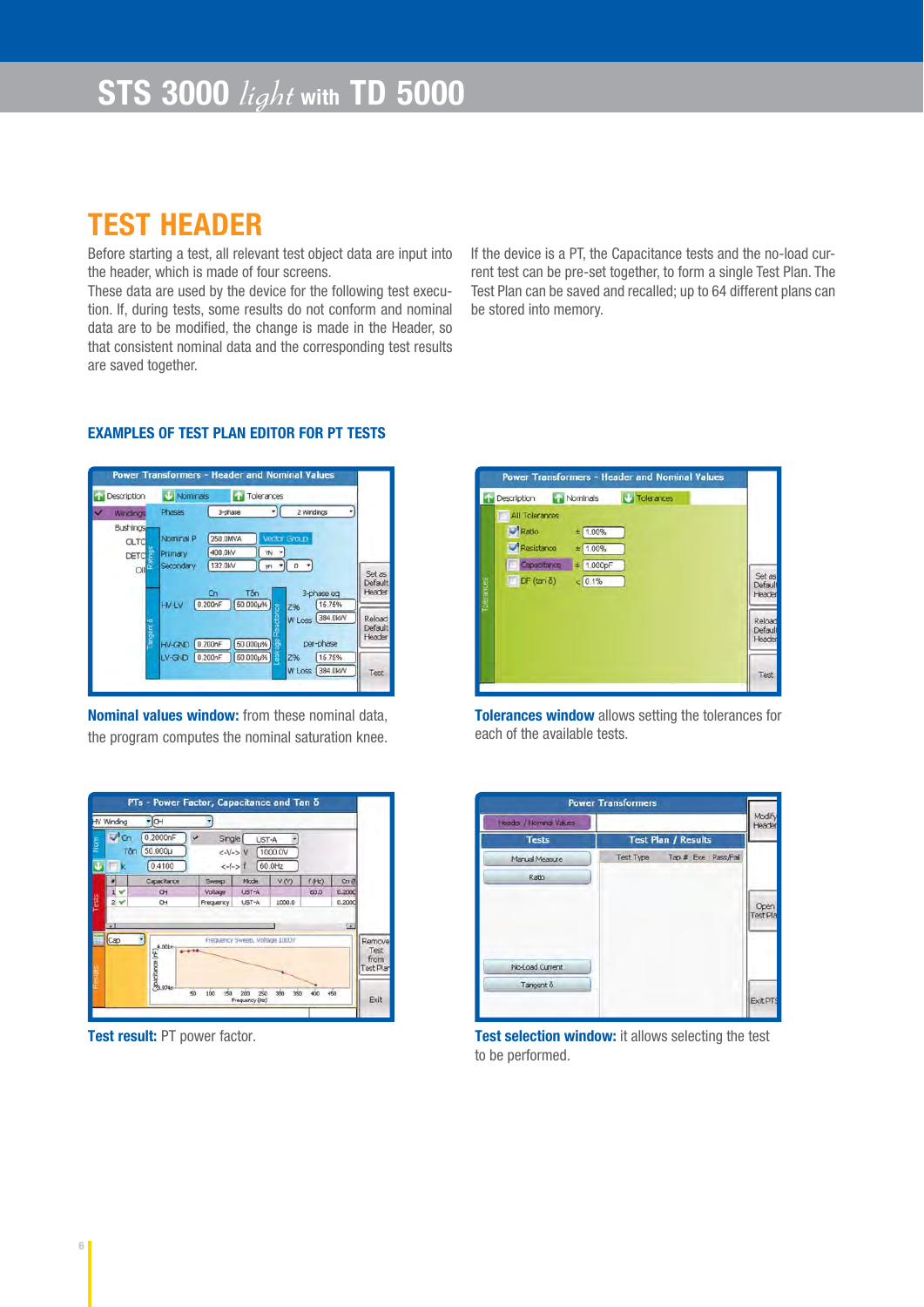# **POWER FACTOR, CAPACITANCE AND TAN-DELTA FOR CT, VT, POWER TRANSFORMER AND CB**

#### • **POWER FACTOR, CAPACITANCE AND TAN DELTA**

The test is performed connecting the TD 5000 high AC voltage source to test the target. The module allows for the complete testing of the PT: not only the measurements related to the windings, but also the tests of the bushings. Input parameters are: winding, test voltage and frequency, test mode and the nominal capacitance, PF, DF.

The display shows the following data:

- . Test voltage, current and frequency
- . Capacitance, Tan Delta and power factor
- . Power data: active, reactive and apparent
- . Impedance: module, argument and components.



**isax** 



#### • **NO-LOAD CURRENT / EXCITATION CURRENT FOR POWER TRANSFORMER**

The test is performed connecting the TD 5000 high AC voltage source to the test target. Input parameters are: the tap number, the type of Tap changer, the test voltage and the frequency. The test set applies the high voltage and measures the output current during the test.

- The display shows:
- . The test voltage
- . The current and the phase shift
- . The power losses
- . The reactance.



 **7**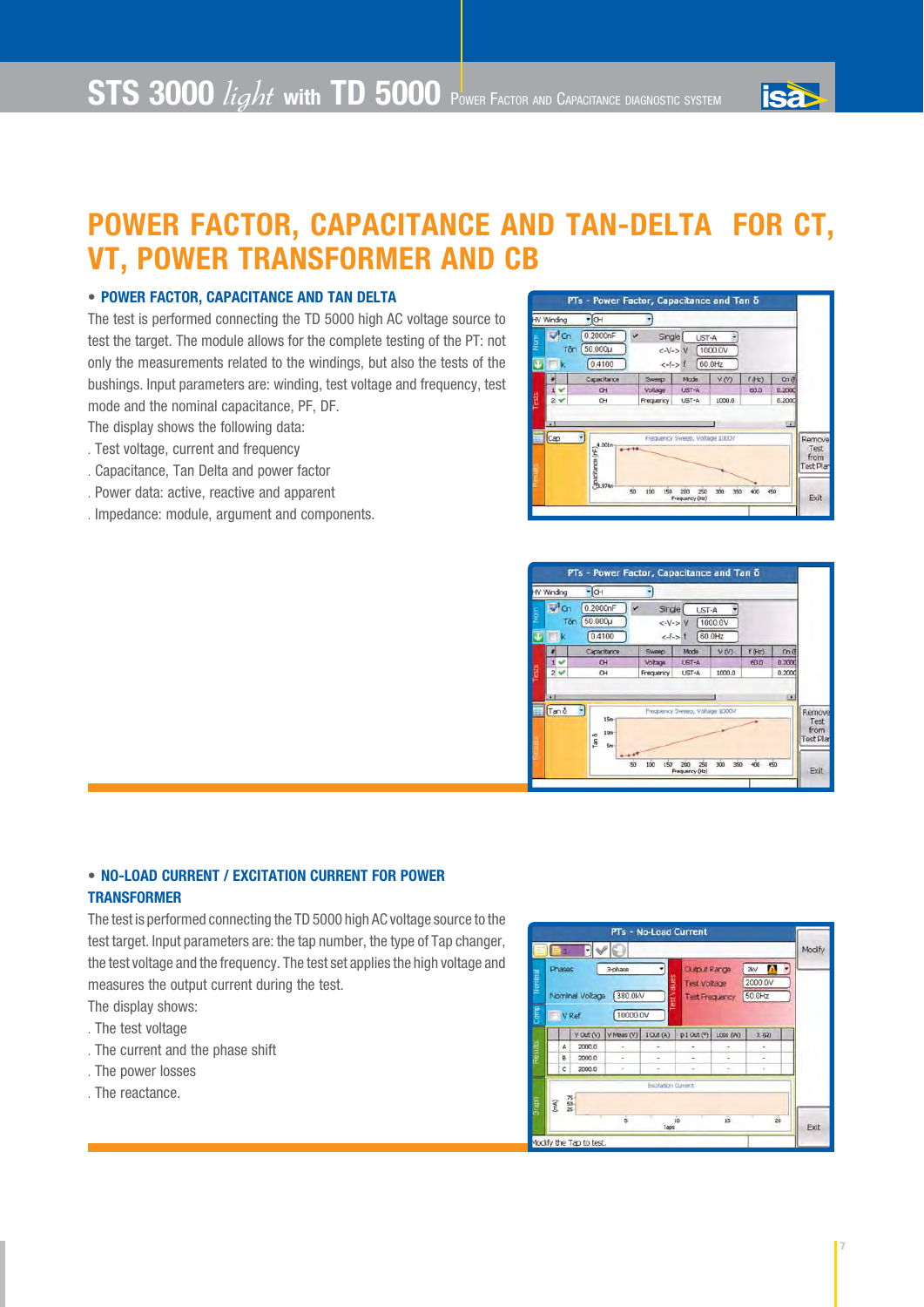# **STS 3000** light **with TD 5000**

# **OTHER FUNCTIONS**

#### • **OPTIONAL PADS SOFTWARE**

The optional PADS software allows:

- . setting-up test plans
- . executing the test
- . saving test results,

using the same window of the local control. It allows also saving set-up and results created locally. PADS is included in TDMS, which is also a powerful report editor that allows creating professional test reports, that can be exported in Access format.

| Syracle Transference  CT-Texas                                                                                                                                                                                                                                                                                                                                                                                                                                                                                                                                    | Secritor (annual Tairance)                                                                                       |                                                                                                                                                    |                                                                                                                                                                                                                                                                              |                                                                       |                                         |                |
|-------------------------------------------------------------------------------------------------------------------------------------------------------------------------------------------------------------------------------------------------------------------------------------------------------------------------------------------------------------------------------------------------------------------------------------------------------------------------------------------------------------------------------------------------------------------|------------------------------------------------------------------------------------------------------------------|----------------------------------------------------------------------------------------------------------------------------------------------------|------------------------------------------------------------------------------------------------------------------------------------------------------------------------------------------------------------------------------------------------------------------------------|-----------------------------------------------------------------------|-----------------------------------------|----------------|
| $-20$<br>s<br>阻<br>G)<br><b>Paint Nation</b><br>面<br>Aski Fularis and<br>airms.<br><b>Solder</b><br><b>Adm booms Im (A)</b><br><b>IT IT J - GIGHIA</b><br>国<br>Backene Line<br><b>IN 1742, USANO</b><br><b>Joseph Callery</b><br>G,<br>G)<br>volume training<br>G)<br>French Clark<br><b>Rata Frieds/Village</b><br>Ğ,<br><b>Inche</b><br><b><i><u>Stage Transform</u></i></b><br>a<br>Los From (Fast)<br><b>Low Hotel Ave</b><br>n.<br><b>August Over:</b><br>---<br>-<br>G.<br>Toront E.<br>--<br>-<br><b>Insert Tenni &amp; Cauchiana</b><br>-<br>A Commercial | <b>Service</b><br>$p_{\text{in}}$<br>Total I<br><b>Goodwin</b><br><b>Search</b><br>Healthlow<br>Points.<br>Arken | <b>Sells Schools</b><br>Im 1<br>PHOEN: IT<br>Instan Grip, Bra-<br><b>Seatted Rental</b><br>Fare Taratore Grossen<br>1440 GML<br><b>MANUFACTURE</b> | Twel tops<br>New Chinese<br><b>New Classifica</b><br>Autor: Job. 20ly<br><b>Exchange Canal</b><br><b>Contract Galleries</b><br><b>Urbage highesterd</b><br>which tributes:<br><b>Tangent 2</b><br>Hardy Third<br><b>Bath Enlinest</b><br><b>Regional Public</b><br>Target E. | <b>Text plans</b><br>Taj #<br>$\overline{14}$<br>w<br>in.<br>38<br>14 | <b>by</b><br>ü<br>٠<br>u<br>u<br>u<br>п | <b>Fastlet</b> |

### **STS 3000** light **SPECIFICATION**

The following specification refers to the STS 3000 *light* **module alone.**

#### **HIGH POWER OUTPUT TO THE EXTERNAL MODULES**

The output feeds the external modules type TD 5000. Output characteristics are the followings:

- · Output not isolated from the mains supply
- · Output voltage: adjustable from 0 to 220 V AC
- . Output frequency: 15 Hz to 500 Hz
- · Output power; supply 230 V: 1500 VA steady, 4000 VA during 5 minutes; 5000 VA during 25 s.
- · Output power; supply 110 V: 1360 VA steady, 2500 VA during

1 minute; 3150 VA during 25 s.

This output goes to a safety connector.

#### **Output frequency**

- . AC output frequency range: 15 to 500 Hz
- . Frequency resolution: 10 mHz; accuracy 10 ppM.

#### **Digital input**

Characteristics of the Digital In input:

. The input may be selected as Normal Open or Normal Closed

. Type of input: either dry or under voltage. Maximum input: 300 V AC or DC

. Voltage thresholds: 5 V, 24 V, 48 V or > 80 V.

#### **DISPLAY**

The large graphic display has the following characteristics:

- . Pixels: 640 x 480, coloured
- . LCD type: TFT
- . View area: 132 x 99 mm
- . Backlight.

#### **LOCAL TEST CONTROL**

Local test control: by the START / STOP pushbutton. After the test selection, pressing it, the output is generated, according to the type of test. During ON, if a manual control test is selected, the operator adjusts the output at the desired value. Test saving:

- . Automatic save
- . After operator confirmation.

#### **OTHER CHARACTERISTICS**

#### **Communication interfaces**

- . Slave USB and ETHERNET for the PC connection
- . USB port for the USB key.
- Interfaces to external modules:
- . Commands to TD 5000
- . Alarms to a flashing light
- . Remote start input.

#### **Mains supply**

- . 100-230 V ± 15%; 50-60 Hz
- . Maximum supply current: 16 A.

**Dimensions**: 450 (W) x 400 (H) x 230 (D) mm. **Weight**: 17 kg.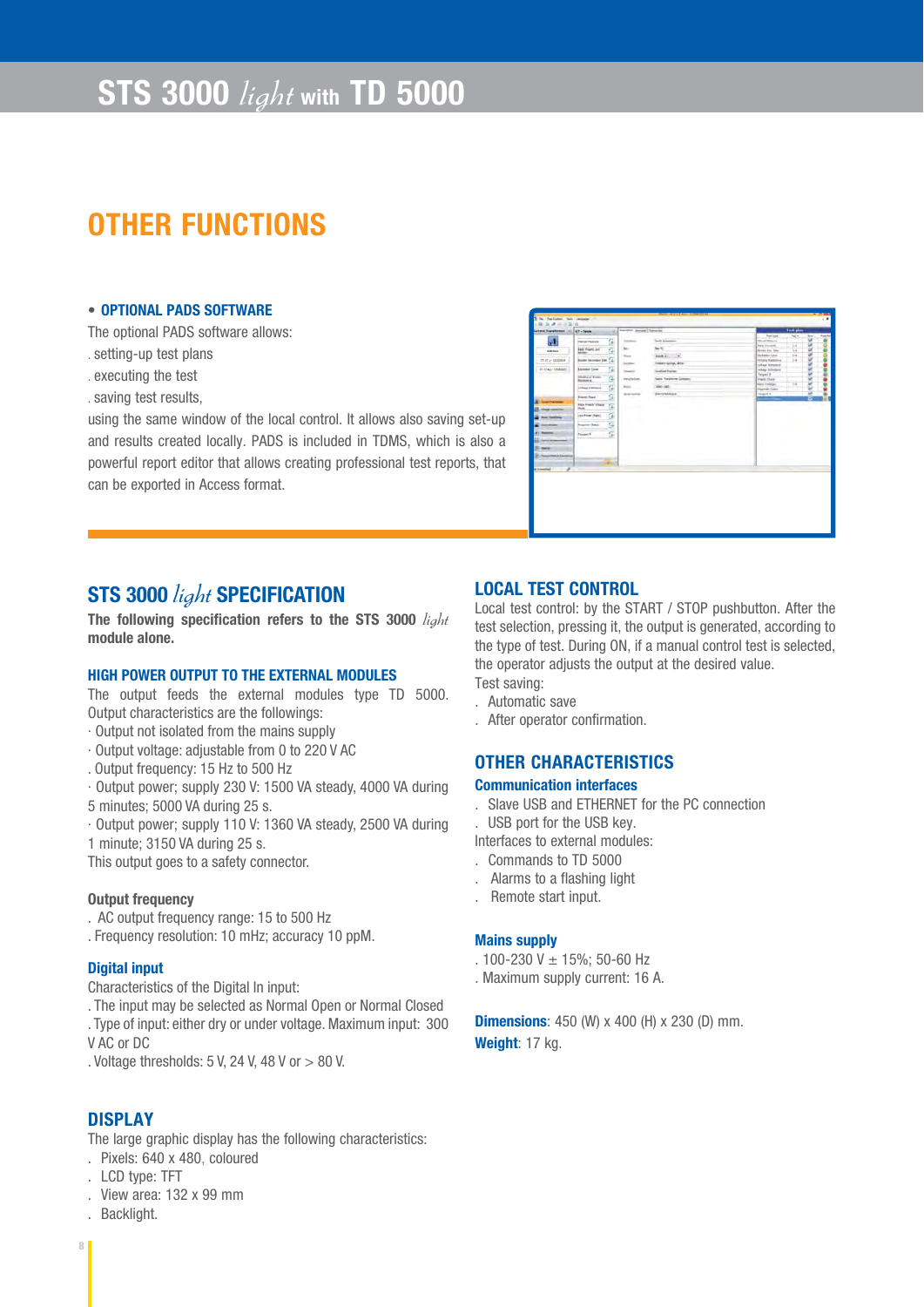

#### **TD 5000 SPECIFICATION**

**The following specification refers to the TD 5000 module alone.**

#### **Generator characteristics**

| MAX VOLTAGE<br><b>LOUTPUT</b> | <b>CURRENT</b><br>OUTPUT<br>А | <b>MAX OUTPUT</b><br><b>DURATION</b><br>T Max | <b>FREQUENCY</b><br>Hz. |
|-------------------------------|-------------------------------|-----------------------------------------------|-------------------------|
| 12000                         | 300 mA                        | 120 s                                         | 15 to 500               |
| 12000                         | 125 mA                        | $>1$ hour                                     | 15 to 500               |

#### **Output measurements**

| <b>OUTPUT</b> | <b>RESOLUTION</b> | <b>TYPICAL ACCURACY</b><br>$\pm \%$ (rdg) $\pm \%$ (rg) |
|---------------|-------------------|---------------------------------------------------------|
| 12000 V AC    | 1 V               | $\pm$ 0.2% $\pm$ 0.5 V                                  |
| 5 A AC        | $1 \text{ mA}$    | $\pm$ 0.2% $\pm$ 1 mA                                   |
| 8 mA AC       | $0.1 \mu A$       | $\pm$ 0.2% $\pm$ 0.1 µA                                 |

Connections: by two HV connectors, a ground socket and two measurement sockets.

#### **Test measurements**

#### **• Capacitance:**

. Measurement range 1, from 1 pF to 100 nF. Resolution: 6 digits. Accuracy:  $\pm$  0.03% of the value  $\pm$  0.1 pF.

. Measurement range 2, from 10 nF to 3 µF. Resolution: 6 digits; accuracy:  $\pm$  0.1% of the value  $\pm$  10 pF.

#### **• Tan Delta or dissipation factor DF:**

. Measurement range 1: from 0 to 10% (capacitive). Resolution: 5 digits; accuracy: 0.05% of the value  $\pm$  0.005 %.

. Measurement range 2: from 0 to 100%. Resolution: 5 digits; accuracy:  $0.3\%$  of the value  $\pm$  0.01 %.

. Measurement range 3: over 100%. Resolution: 5 digits; accuracy: 0.5% of the value  $\pm$  0.03 %.

#### • **Power factor PF (or cos(φ)):**

. Measurement range 1: from 0 to 10% (capacitive). Resolution: 5 digits; accuracy: 0.05% of the value  $\pm$  0.005 %.

. Measurement range 2: from 0 to 100%. Resolution: 5 digits; accuracy: 0.3% of the value  $\pm$  0.02 %.

#### **• Power**:

. Measurement ranges: 10 kW, 100 kW, 1 MW. Resolution: 0.1 mW; accuracy, typical: 0.5% of the value  $\pm$  1 mW; guaranteed: 1% of the value  $\pm$  2 mW.

#### • **Inductance**:

. Measurement range 1: from 1 H to 10 kH. Resolution: 0.1 mH; accuracy, typical: 0.5% of the value  $\pm$  0.5 mH; guaranteed: 1% of the value  $\pm$  1 mH.

. Measurement range 2: from 100 H to 10 MH. Resolution: 1 H; accuracy, typical: 0.5% of the value  $\pm$  0.5 H; guaranteed: 1% of the value  $\pm$  1 H.

**TD 5000 Dimensions**: 440 (W) x 345 (H) x 210 (D) mm. **Weight**: 25 kg.



STS 3000 *light* and TD 5000

### **STANDARD ACCESSORIES**

#### **STS 3000** light **STANDARD CONNECTION CABLES**

**NOTE: these cables can also be ordered separately.** One mains supply cable, 2 m long. One grounding cable, 6 m long. One interface cable for the USB port. One ETHERNET interface cable. One USB pen drive.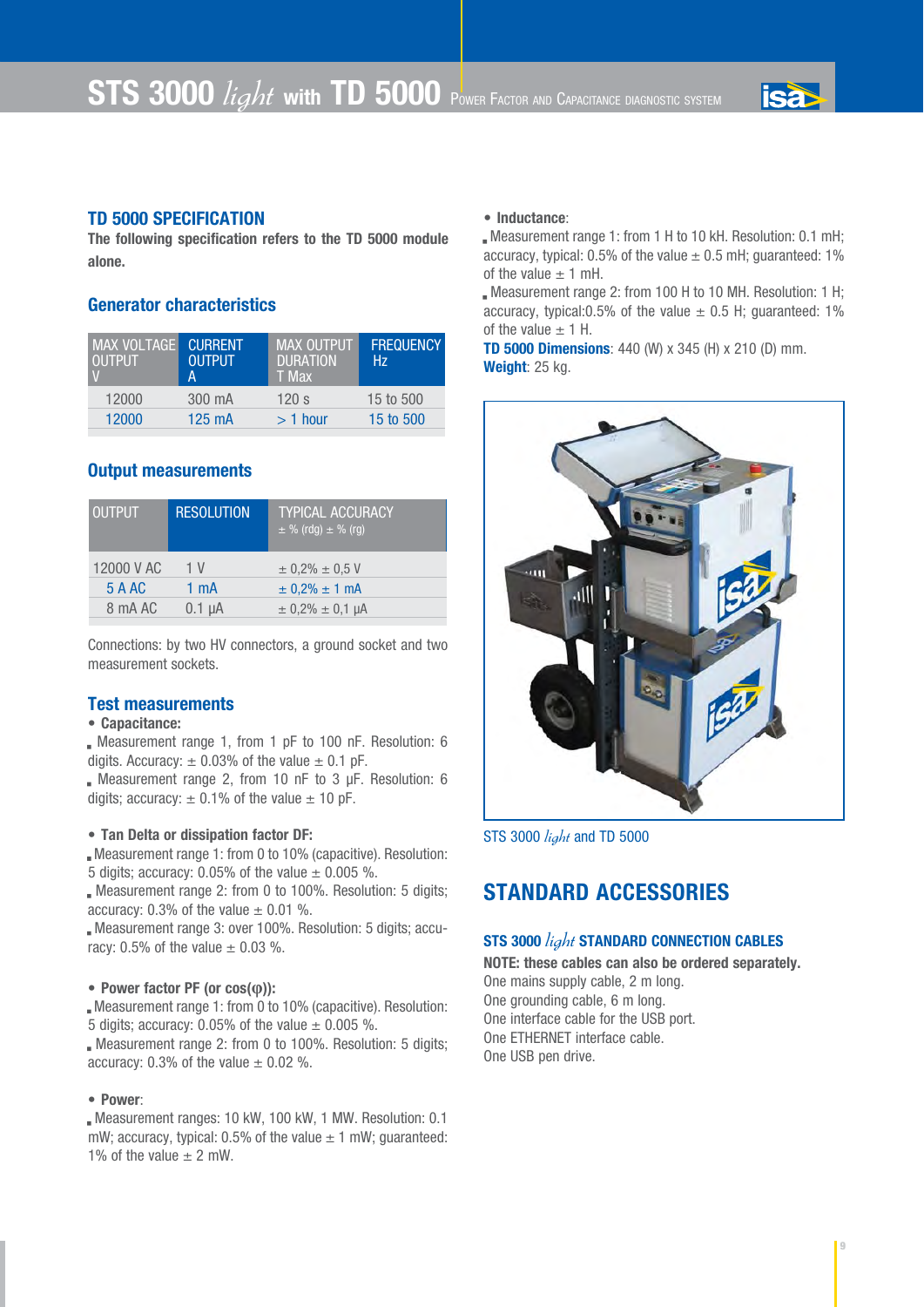#### **TD 5000 TESTING CABLES**

**NOTE: these cables can also be ordered separately.**

TD 5000 comes complete with the following connection cables: . 1 yellow-green connection cable, 6 m long, for the ground connections, terminated with terminator on one side, and with a clamp on the other side.

. 2 yellow-green connection cables, 1 m long, for the ground connections, terminated with terminators.

. 1 yellow-green connection cable, 2 m long, for the ground connections, terminated with terminators.

. 1 power cable to the BOOSTERS connector of STS, 1 m long.

. 1 power cable to the BOOSTERS connector of STS, 2 m long.

. 1 High voltage connection cable, 20 m long, 25 kV, with earth screen, for the connection to the device under test, terminated on the device side with an isolated banana plug, and on the TD 5000 side with two plugs: one for the HV and the other one for the ground. The cable is mounted on a wheel.

. 1 clamp, 25 mm opening, with a connector which mates with the HV cable.

. 1 bigger clamp, 40 mm opening, with a connector which mates with the HV cable.

. 2 shielded connection cables, 20 m long, for the connection to the metering points. Terminated on the TD 5000 side with the metering connector, and on the device side with a banana plug. Cables are mounted on wheels.

. 2 clamps, 25 mm opening, terminated with banana sockets, which allow connecting to the metering point.

. 2 Kelvin type clamps, 40 mm opening, with banana plugs, which allow connecting to the metering point.

. 1 hot collar cable, 1m long, with connector

. 1 signals connection cable to the EXT. DEVICES connector of STS, 1 m long.

. 1 signals connection cable to the EXT. DEVICES connector of STS, 2 m long.

. 1 connection cables transport case.

#### **TRANSPORT CASE FOR STS 3000** light **& TD 5000**

STS 3000 *light* and TD 5000 are supplied with a suitable and rugged transport case. The transit case allows delivering STS 3000  $\frac{light}{4}$  and TD 5000 with no concern about shocks up to a fall of 1 m. The case is supplied with handles and wheels.

#### **FOLDABLE TROLLEY FOR STS 3000** light **& TD 5000**

The trolley eases the transport of TD 5000 and is designed to host both instruments and also the high-voltage cable.



### **OPTIONAL ACCESSORIES CAP-CAL CALIBRATOR MODULE**

Purpose of the calibrator is to check the correctness of TD 5000 measurement.The calibrator includes an extremely high accuracy high voltage capacitor, which comes with a certificate issued by the ISA lab.

#### **REMOTE SAFETY SWITCH**

If it is desired to start the test remotely from the test set, the optional switch allows to do it, up to the distance of 20 m, which is the length of the cable provided.

#### **DIGITAL THERMO HYGROMETER**

A number of tests performed by STS, such as coil resistance, Tan Delta are influenced by temperature and humidity. The option allows measuring these parameters and to input them into the test settings.

Meter characteristics:

- . Temperature range:- 10°C to 60°C.
- . Temperature measurement accuracy:  $\pm$  0.4°C.
- . Humidity measurement range: 5 % to 95% RH.
- . Accuracy of humidity measurement:  $\pm$  2.5% RH, over the whole range.
- . Dimensions:141 x 71 x 27 mm.
- . Weight: 150 g.

#### **WARNING STROBE LIGHT**

The warning strobe light alerts when the test is completed, or when there are alarms. The light is self-powered, and turns on (flashes) upon the test set command. A siren is also included.

#### **RCTD - COMPENSATING REACTOR**

This module is available for TD 5000 and allows increasing the test current and getting the maximum test voltage with high capacitive burdens. Each RCTD is composed by two inductors with a nominal value of 40H and a steady current of 0.4A. The maximum current on each inductor can be up to 1A for more than 10s. The inductors can be connected in parallel on the load in order to increase the test frequency. It is possible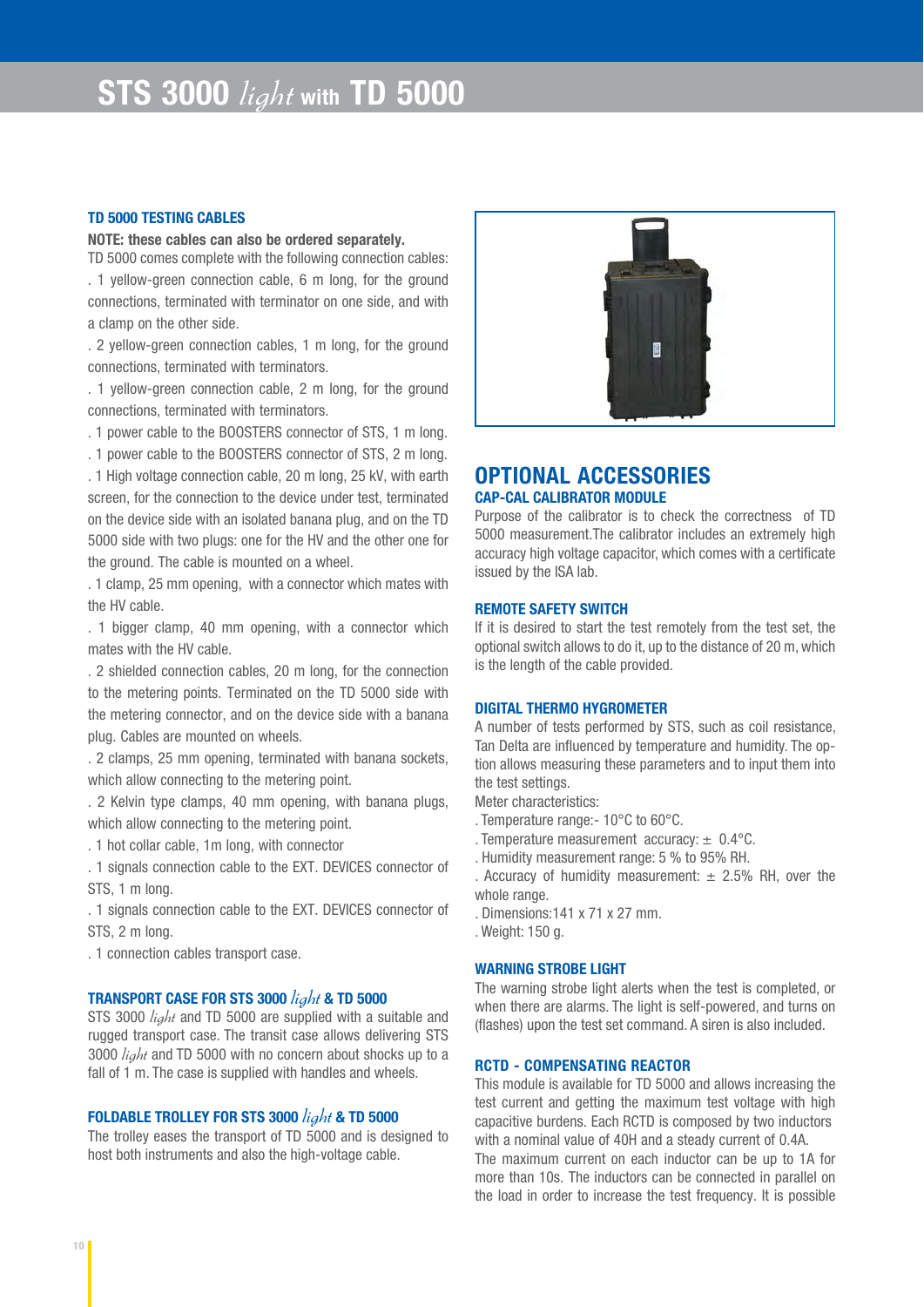

to connect two RCTD in parallel in order to have three or four inductors connected together.

### **OPTIONAL SOFTWARE**

### **PADS - Power Apparatus Diagnostic Software**

PADS - Power Apparatus Diagnostic Software is a powerful software application, included in TDMS software, that allow the remote control of the STS family: STS 5000, STS 4000, STS 3000  $light$ . Please refer to PADS datasheet for more information.

### **APPLICABLE STANDARDS**

The test set conforms to the EEC directives regarding Electromagnetic Compatibility and Low-Voltage instruments. **A) Electromagnetic Compatibility:** Directive no. 2004/108/

EC. Applicable Standard : EN61326-1:2006

**B) Low Voltage Directive**: Directive n. 2006/95/EC. Applicable standards:

. CEI EN 61010-1:2001. In particular:

. Input/output protection: IP 2X - IEC69529; IP 4X for HV output.

- . Operating temperature: -10° to 55 °C; storage: -20 °C to 70 °C.
- . Relative humidity: 5-95% without condensing.

## **ORDERING INFORMATION**

| <b>CODE</b> | <b>MODULE</b>                                                                                                                                       |
|-------------|-----------------------------------------------------------------------------------------------------------------------------------------------------|
| 31175       | STS 3000 $light$ - with TDMS software*,<br>standard test cable kit and transport case                                                               |
| 11175       | TD 5000 module for the high-voltage test of<br>Tan Delta for transformers and bushings,<br>supplied with test cables, transport case and<br>trolley |
| 10176P      | PADS software (primary) - Primary, CTs, VTs<br>test module                                                                                          |
| 10176T      | PADS software (trasfo)- Power transformer<br>and Tan Delta test module                                                                              |
| 10176F      | PADS (full)- Full software suite (includes<br>10176P & 10176T)                                                                                      |
| 40175       | <b>CAP-CAL Calibration module</b>                                                                                                                   |
| 42175       | <b>Remote safety switch</b>                                                                                                                         |
| 44175       | Digital thermo hygrometer                                                                                                                           |
| 43175       | <b>Warning strobe light</b>                                                                                                                         |
| 47175       | RCTD - Compensating reactor for TD 5000                                                                                                             |
| 48175       | Cable test kit for RCTD                                                                                                                             |
| 19175       | Transport case for RCTD                                                                                                                             |
| 17175       | Heavy duty plastic transport case for<br>STS 3000 light                                                                                             |
| 19175       | Heavy duty plastic transport case for TD 5000                                                                                                       |
| 18175       | Trolley for STS family test sets and<br><b>TD 5000</b>                                                                                              |
| 14175       | Cable test kit for TD 5000                                                                                                                          |
|             |                                                                                                                                                     |

*\*PADS - Power Apparatus Diagnostic Software is NOT included into basic unit price. It should be expressly ordered.*

### **COMPARISON TABLE OF THE STS FAMILY**

| <b>STS MODEL</b>               | <b>HIGH</b><br><b>CURRENT,</b><br>AC & DC | <b>HIGH</b><br><b>VOLTAGE</b> | <b>LOW</b><br>AC-DC<br><b>OUTPUTS</b> | <b>OPTIONAL</b><br><b>TAN DELTA</b><br><b>TESTS</b><br><b>WITH TD 5000</b> | <b>OPTIONAL</b><br><b>HIGH AC</b><br><b>CURRENT</b><br><b>WITH BUX 3000</b> |
|--------------------------------|-------------------------------------------|-------------------------------|---------------------------------------|----------------------------------------------------------------------------|-----------------------------------------------------------------------------|
| STS 5000 <sup>1)</sup>         |                                           |                               |                                       |                                                                            |                                                                             |
| STS 4000 <sup>1)</sup>         | <b>NOT AVAILABLE</b>                      |                               |                                       |                                                                            |                                                                             |
| STS 3000 light<br>with TD 5000 | <b>NOT AVAILABLE</b>                      | <b>NOT AVAILABLE</b>          | <b>NOT AVAILABLE</b>                  |                                                                            | <b>NOT AVAILABLE</b>                                                        |

<sup>1)</sup> For USA and Germany only the STS 3000 *light* test set with TD 5000 module is available.